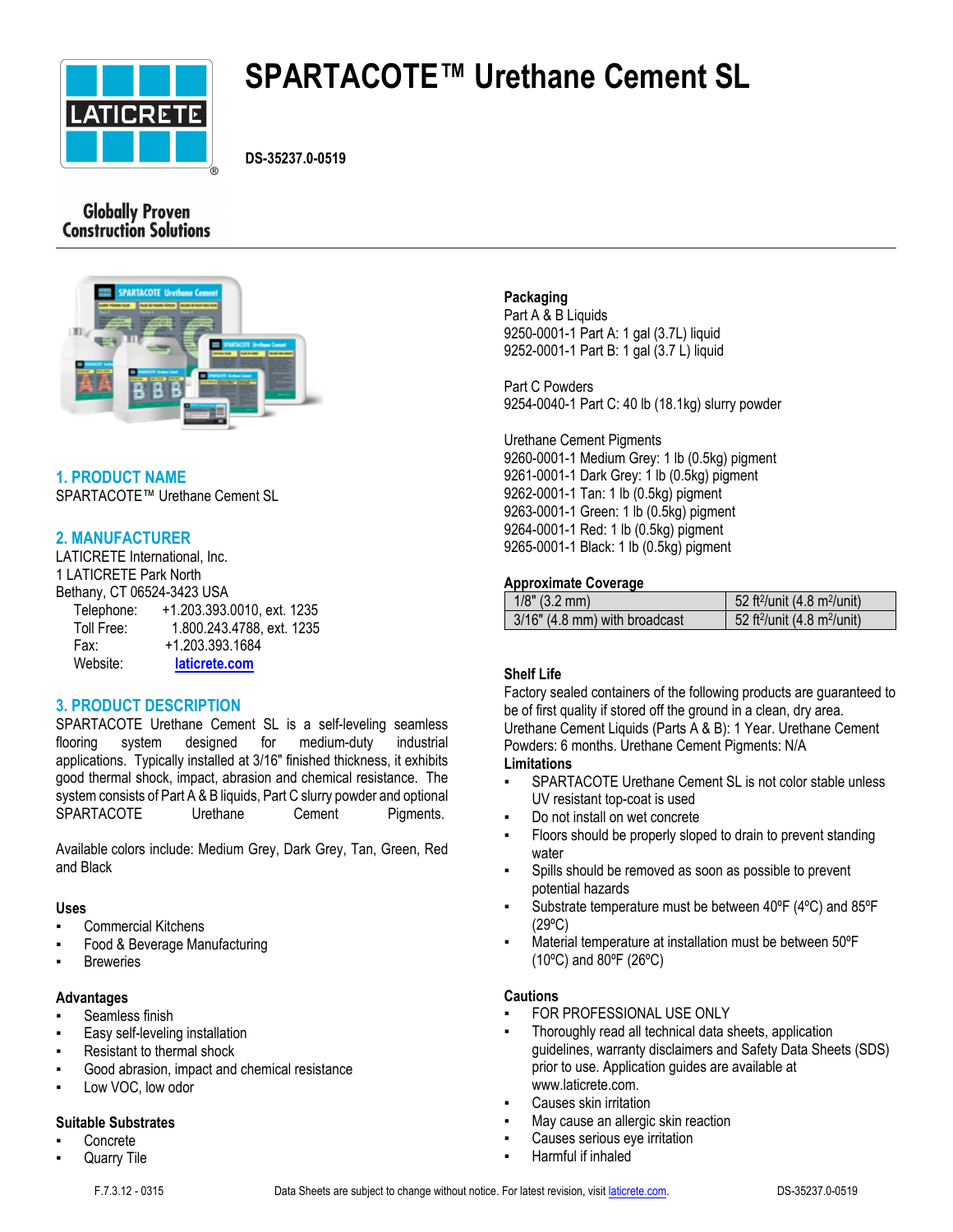- May cause allergy or asthma symptoms or breathing difficulties if inhaled
- May cause respiratory irritation
- Suspected of causing cancer
- May cause damage to organs through prolonged or repeated exposure
- Keep out of reach of children.

#### **4. TECHNICAL DATA Physical Properties**

| <b>Test</b>              | <b>Test</b>       | <b>Results</b>         |
|--------------------------|-------------------|------------------------|
|                          | <b>Method</b>     |                        |
| Compressive              | <b>ASTM</b>       | 8,400 psi (57.9 MPa)   |
| Strength                 | C579              |                        |
| <b>Tensile Strength</b>  | <b>ASTM</b>       | 900 psi (6.2 MPa)      |
|                          | C <sub>3</sub> 07 |                        |
| <b>Flexural Strength</b> | <b>ASTM</b>       | 1,900 psi (13.1 MPa)   |
|                          | C580              |                        |
| <b>Bond Strength</b>     | <b>ASTM</b>       | >300 psi (>2.1 MPa) -  |
|                          | D4541             | Concrete Failure       |
| Impact Strength          | <b>ASTM</b>       | >140 in-lb (>15.8 N-m) |
|                          | D4226             |                        |

# **Working Properties**

| <b>Property Name</b>             | <b>Property Value</b> |  |
|----------------------------------|-----------------------|--|
| <b>Working Time</b>              | 15 minutes            |  |
| Minimum Re-Coat Time             | $6 - 8$ hours         |  |
| Maximum Re-coat Time             | 24 Hours              |  |
| Foot Traffic / Vehicular Traffic | 12 hours / 24 hours   |  |
| <b>Full Cure</b>                 | 7 Days                |  |

Specifications subject to change without notification. Results shown are typical but reflect test procedures used. Actual field performance will depend on installation methods and site conditions.

# **5. INSTALLATION**

### **Surface Preparation - Concrete**

SPARTACOTE Urethane Cement SL may be installed on concrete after a minimum of 7 days and/or when the concrete reaches a minimum of 3,500 psi (24.1 MPa) compressive strength which will allow for proper surface preparation. However, early curing movement, shrinkage or cracking that may occur in the concrete will be reflected through the final SPARTACOTE Urethane Cement flooring.

Surfaces to be coated must be free of grease and any other contaminants that may impede adhesion. Always check the surface for any bond inhibitors prior to application. Concrete that has been contaminated with chemicals or other foreign matter must be neutralized or removed. Any repairs must be addressed prior to application and should be repaired in accordance with ICRI standards.

Concrete must be mechanically profiled to an ICRI CSP-3 to 5. Ensure that all surface laitance is removed prior to coating. The prepared surface should have a tensile pull-off strength of 200 psi (1.4 MPa) or greater when tested in accordance with ASTM C1583. joints and terminations should be properly addressed and prepared prior to application of the flooring. To prevent lifting or delamination, keyways (minimum 5/16" wide x 5/16" deep) (7.9 x7.9 mm) must be cut at all terminations, joints, columns, doorways, walls, and drains. Moving joints and cracks will reflect through the final installed SPARTACOTE Urethane Cement SL flooring.

Concrete must be tested for moisture vapor transmission prior to installation of any coatings. The moisture vapor transmission should be 12 lbs or less per 1,000 feet over a 24 hour period, as confirmed by ASTM E-1904 calcium chloride test.

# **Mixing**

Mix Ratio

1 gal Part A : 1 gal Part B : 40 lb Part C : 1 lb Pigment 3.8L Part A : 3.8L Part B: 18.1 kg Part C : 0.5 kg Pigment

It is very important to utilize a proper mixer and paddle to ensure a complete mix and to reduce the risk of introducing excessive air into the mixture. LATICRETE® recommends a MAN-U-FAB M-61 (1 HP) mixer with a 10-gallon (38L) pail and TR4-10 mixing arm. (www.mixall.com). An electric jiffy mixer may also be used with a 6 gallon (22.7 L) or larger bucket.

With the mixer running, pour 1 gallon (3.7L) Part A into the pail. Add 1 SPARTACOTE Urethane Powder Pigment package to Part A and mix about 15 seconds. Add 1 gallon (3.7 L) Part B to create a 1:1 ratio of A and B. Mix another 15 seconds until the powder pigment is evenly dispersed. Gradually add all contents of a SPARTACOTE Urethane Cement SL Part C Filler into the liquid mixture and blend thoroughly until all particles are wetted out, normally about two minutes.

# **Application**

If installing an integral cove such as SPARTACOTE Urethane Cement Cove Base, installation of the cove should be done prior to applying the floor to ensure a clean transition. Refer to DS 36573.0 SPARTACOTE Urethane Cement Cove Base for instructions.

Immediately after mixing (within 3 minutes), spread the mixed SPARTACOTE Urethane Cement SL onto the floor at the desired thickness using cam rake or trowel. Lay abutting edges within 10 minutes to ensure a clean edge. Maintaining a wet edge is important in avoiding lines and ridges on the finished floor. Backroll across slurry with a spiked roller to help settle and even out the finish.

For broadcast systems, broadcast to rejection specified broadcast media (aggregate, quartz or decorative flakes) into the wet slurry. Do not broadcast onto the wet edge area until settling and backrolling is complete. Continue broadcasting until no wet areas remain. Allow floor to cure for approximately 6-8 hours to withstand foot traffic and remove all excess broadcast material and scrape the floor as required.

Apply optional topcoat if desired for improved UV stability, abrasion, stain and chemical resistance. Consult a LATICRETE Technical Service Representative for best options.

### **Cleaning of Tools**

Clean tools with Mineral Spirits

All concrete surface irregularities, cracks, expansion joints, control